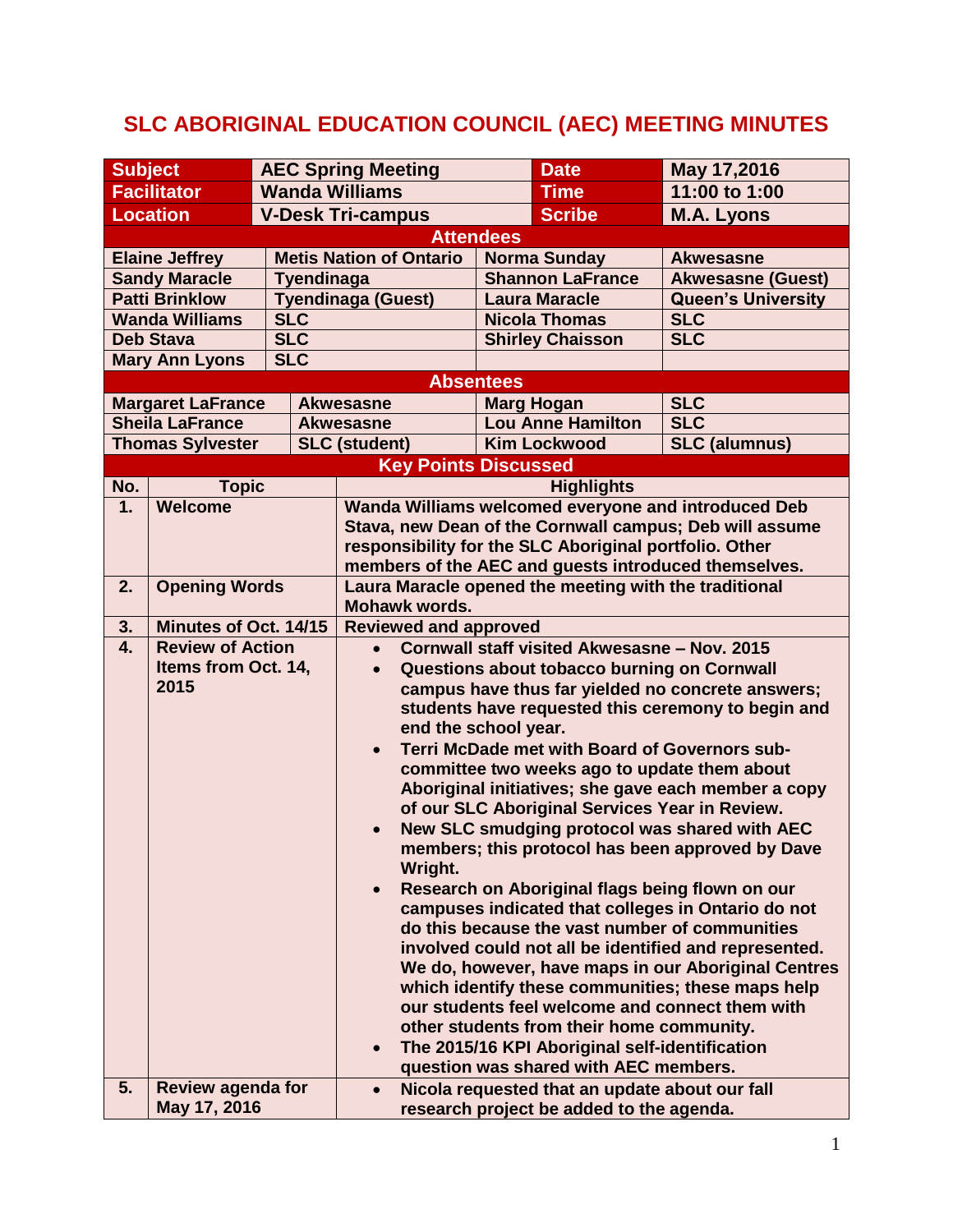|    |                     | Agenda was approved.                                           |
|----|---------------------|----------------------------------------------------------------|
| 6. | <b>New Business</b> | 1. Selection of new Co-Chairs                                  |
|    |                     | $\triangleright$ Deb Stava and Laura Maracle were selected     |
|    |                     | and approved.                                                  |
|    |                     | 2. Convocation                                                 |
|    |                     | $\triangleright$ Aboriginal innovations at last year's         |
|    |                     | ceremonies                                                     |
|    |                     | $\triangleright$ suggestions for future expansion of the       |
|    |                     | Aboriginal presence at these ceremonies                        |
|    |                     | $\triangleright$ Queen's University's convocation protocol for |
|    |                     | Aboriginal graduates shared by Laura                           |
|    |                     | 3. IPEC                                                        |
|    |                     | $\triangleright$ annual AEC breakfast meeting in November -    |
|    |                     | valuable for AECs - should be collaboratively                  |
|    |                     | organized                                                      |
|    |                     | $\triangleright$ more opportunities needed for AECs to meet    |
|    |                     | > MTCU Student Success Fund for Aboriginal                     |
|    |                     | learners - report submissions due May 31                       |
|    |                     | absence of significant mention of colleges in                  |
|    |                     | the TRC Calls to Action                                        |
|    |                     | 4. Kickstart to College project                                |
|    |                     | $\triangleright$ content is complete and videography is being  |
|    |                     | finalized                                                      |
|    |                     | > pilot group needed to work "kinks" out                       |
|    |                     | $\triangleright$ target roll-out date – summer/ fall 2016      |
|    |                     | $\triangleright$ will have a College facilitator               |
|    |                     | $\triangleright$ can be done independently but hopefully       |
|    |                     | Aboriginal organizations/high schools will                     |
|    |                     | provide overseer and/or onsite work space to                   |
|    |                     | ensure maximum success                                         |
|    |                     | 5. New Student Life Centre                                     |
|    |                     | $\triangleright$ proposals submitted for Strategic Investment  |
|    |                     | <b>Fund</b>                                                    |
|    |                     | $\triangleright$ will know by June if successful               |
|    |                     | $\triangleright$ College must contribute funding.              |
|    |                     | ▶ Recent World Café discussion yielded                         |
|    |                     | important feedback from many groups<br>including students      |
|    |                     | $\triangleright$ this feedback to be considered as project     |
|    |                     | moves forward                                                  |
|    |                     | 6. Aboriginal-focused research (survey) project                |
|    |                     | > Aboriginal Awareness: How Does the College                   |
|    |                     | <b>Measure Up?</b>                                             |
|    |                     | $\triangleright$ Will assess first year SLC students in health |
|    |                     | and service provider programs regarding their                  |
|    |                     | knowledge, attitudes, and beliefs about                        |
|    |                     | Aboriginal history and current disparities in                  |
|    |                     | living conditions, educational opportunities,                  |
|    |                     | and disease burden.                                            |
|    |                     | > partnership with Queen's University                          |
|    |                     | $\triangleright$ some internal SLC funding                     |